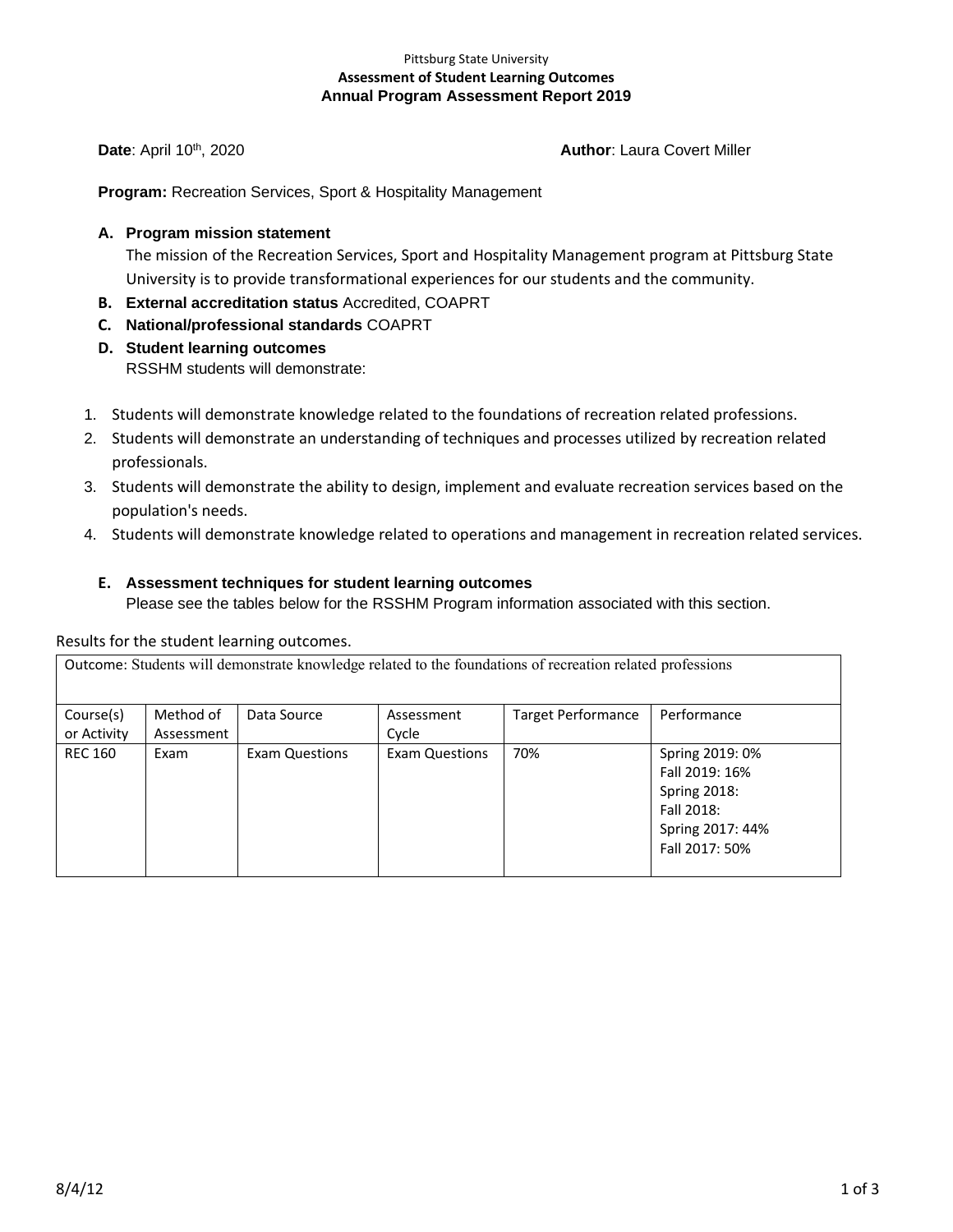### Pittsburg State University **Assessment of Student Learning Outcomes**

Outcome: Students will demonstrate an understanding of techniques and processes utilized by recreation related professionals.

| Course(s) or   | Method of                 | Data   | Assessment                | Target      | Performance                                                                                                        |  |
|----------------|---------------------------|--------|---------------------------|-------------|--------------------------------------------------------------------------------------------------------------------|--|
| Activity       | Assessment                | Source | Cycle                     | Performance |                                                                                                                    |  |
| <b>REC 160</b> | Professional<br>Interview | Rubric | Paper: Fall<br>and Spring | 70%         | Spring 2019: 96.5%<br>Fall 2019: 70%<br>Spring 2018: 81%<br>Fall 2018: 100%<br>Spring 2017: 100%<br>Fall 2017: 91% |  |

Outcome: Students will demonstrate the ability to design, implement and evaluate recreation services based on the population's needs.

| Course(s) or   | Method of    | Data                                                 | Assessment | Target      | Performance                                               |
|----------------|--------------|------------------------------------------------------|------------|-------------|-----------------------------------------------------------|
| Activity       | Assessment   | Source                                               | Cycle      | Performance |                                                           |
| <b>REC 311</b> | Program Labs | Rubric –<br>performanc<br>e of<br>relevant<br>skills | Spring     | 70%         | Spring 2019:97%<br>Spring 2018: 100%<br>Spring 2017: 100% |

| Outcome: Students will demonstrate knowledge related to operations and management in recreation related services. |                         |             |                     |                       |                                                          |  |
|-------------------------------------------------------------------------------------------------------------------|-------------------------|-------------|---------------------|-----------------------|----------------------------------------------------------|--|
| Course(s) or<br>Activity                                                                                          | Method of<br>Assessment | Data Source | Assessment<br>Cycle | Target<br>Performance | Performance                                              |  |
| <b>REC 470</b>                                                                                                    | 10 Year Plan            | Rubric      | Spring              | 70%                   | Spring 2019: 74%<br>Spring 2018: 74%<br>Spring 2017: 79% |  |

# **G. Faculty's Analysis & Interpretation of Results**

The student learning outcomes have been viewed as acceptable except for Spring 2019 Outcome 1 – Exam Questions. However, new student learning outcomes and target performances are being used in this latest assessment plan. Therefore, there is no basis for ascertaining any trends at this time for the current outcomes. Based on the Spring 2019 Outcome 1 target performance, the assessment method needs to be revisited by all RSSHM faculty.

# **H. Faculty Plan for Improvement of Student Learning**

Since the last program review in 2015, the RSSHM program has undergone extensive changes to the program. In 2018, the recreation program changed its name, added a new emphasis, changed two emphases areas, and revised courses. Due to all of these changes, student learning outcomes in Fall 2019 were revised to better align with program changes and with COAPRT.

With all of these changes, faculty had many scheduled meetings to discuss changes to the program, classes, and evaluating the program. For the current program review, the immediate change that needs to be improved is the evaluation of outcome number one, which focuses on learning foundational knowledge within the recreation and parks field. Ways to improve this outcome will be discussed with all RSSHM faculty members and